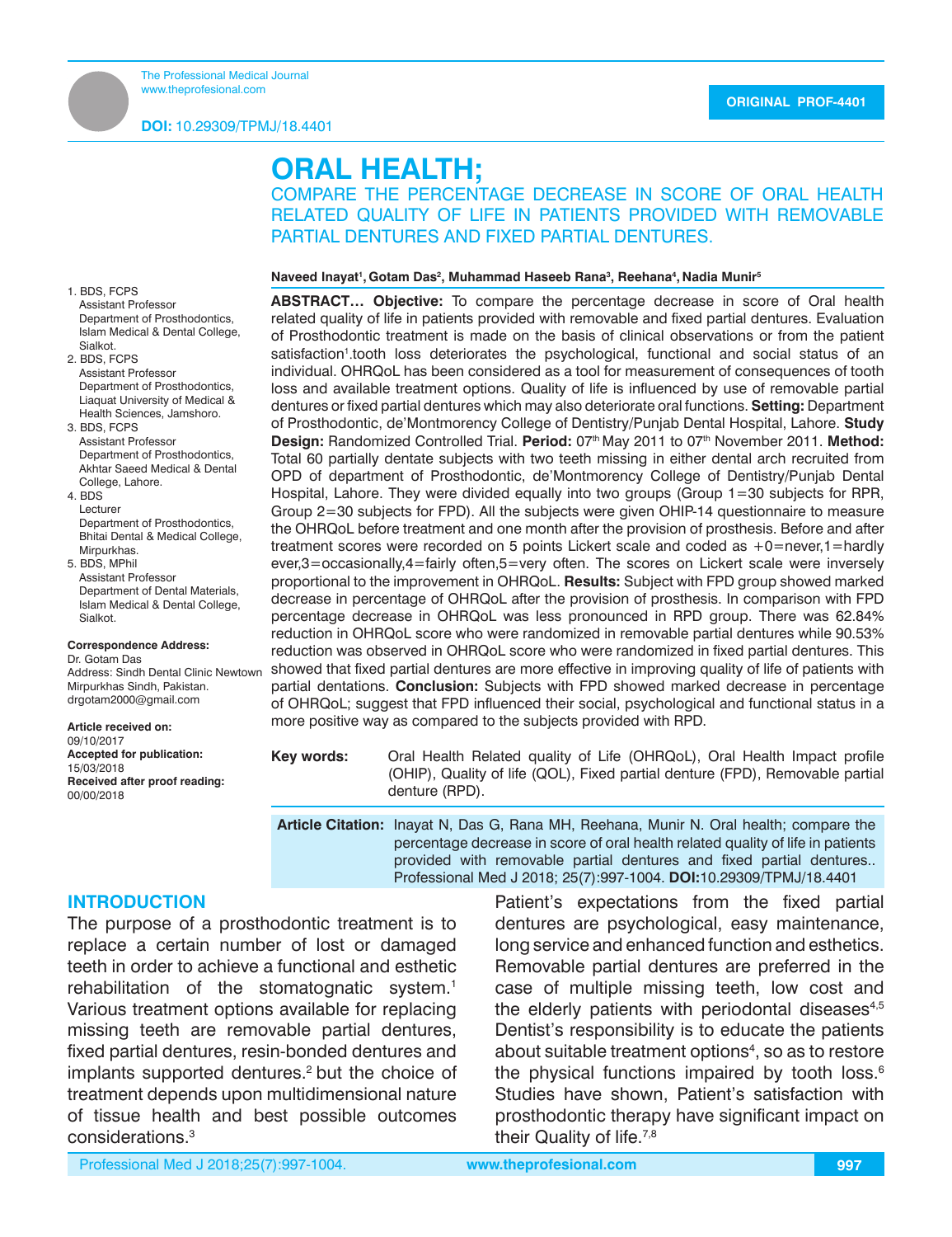The term oral health related quality of life is a multidimensional concept9 , which facilitates studying of the impact of disease on a person's total oral health<sup>10</sup>, their social behaviors, mental and emotional profile.11 Oral Health Related Quality of Life has been considered as an outcome measure to assess the consequences of missing teeth replaced by available treatment options.<sup>12</sup> It is the patient based assessment tool<sup>13</sup> that has been an increasingly popular subject of research for the last ten years.<sup>14</sup>

Oral Health Impact Profile questionnaire<sup>10</sup> is based on WHO conceptual framework for International Classification of Impairment, Disabilities and Handicaps (ICIDH).<sup>15</sup> OHIP consist of 49 items questionnaire which have seven subdomains namely functional limitations, physical pain, psychological discomfort, physical disability, psychological disability, social disability and handicaps.<sup>16,17</sup>

Oral health impact profile has several short forms ranging from 30 to 5 items questionnaires, to compensate for long time usage to complete the proforma which increases the cost and also problems for elderly people to answer. OHIP-14 items version is most widely used population based clinical research instrument.18,19 Besides the English version, it has been translated into Chinese, Sinhalese, French, Italian, German, Swedish, Hungarian and Japanese versions showing its cross cultural equivalence.<sup>20</sup>

Problems of esthetic, phonetic and mastication or disability as a result of tooth loss create negative impact on quality of life.<sup>21</sup> Prosthodontic therapy should have the functional and psychological adaptation by the patient to improve quality of life.<sup>22</sup> Pre treatment and post treatment patient based assessment tool help, the clinician to improve the quality of life.<sup>5</sup>

There was 80% decrease in OHRQoL after 1 month in a group treated with fixed partial dentures and 39.5% decrease in OHRQoL after 1 month in group treated with removable partial dentures.23 whereas study by Ozahayat showed 46.6% decrease in OHRQoL in group treated with

removable partial dentures and 38.77% decrease in OHRQoL in a group of patient treated with fixed partial dentures.<sup>24</sup>

OHRQoL in partially dentate subjects is very little studied.<sup>18</sup> Studies showed that quality of life in the elderly patients treated with RPD seems to be improved whereas relatively young patients showed better OHRQOL with FPDs.<sup>4,18</sup> But there is still the need for an extensive work on the topic so as to give the broader view of the subject.<sup>4</sup>

Aim of this study is to compare the percentage decrease in OHRQoL among the patients provided with removable partial dentures so that we may come to know which type of dentures can better improve the quality of life of patients.

#### **METHODOLOGY**

Sample study were consist of 60 partially dentate subjects with 2 teeth missing in either arch recruited from OPD of department of Prosthodontic de'Montmorency College of Dentistry/Punjab Dental Hospital, Lahore, fulfilling the inclusion and exclusion criteria. Informed consent was taken from each patient. Patients were underwent a thorough history and clinical examination.

They were divided into two groups comprising of 30 subjects for removable partial dentures and 30 for fixed partial dentures by using lottery method. Demographic data (name, age, gender) was collected and noted from the patient. In addition, a questionnaire OHIP-14 was administered to measure the oral health related quality of life. A questionnaire consists of 14 questions which cover 7 domains namely functional limitation, physical pain, psychological discomfort, physical disability, psychological disability, social disability and handicap. Responses by the subjects were made on 5 point likert scale and coded as (0=never: 1=hardly ever: 2=occasionally: 3=fairly often: 4=very often) the scores on likert scale are inversely proportional to the improvement in oral health related quality of life. Removable and fixed partial dentures were made by the post-graduate students and experienced prosthodontists. All the 60 patients were subjected to answer the OHIP-14 before treatment and one month after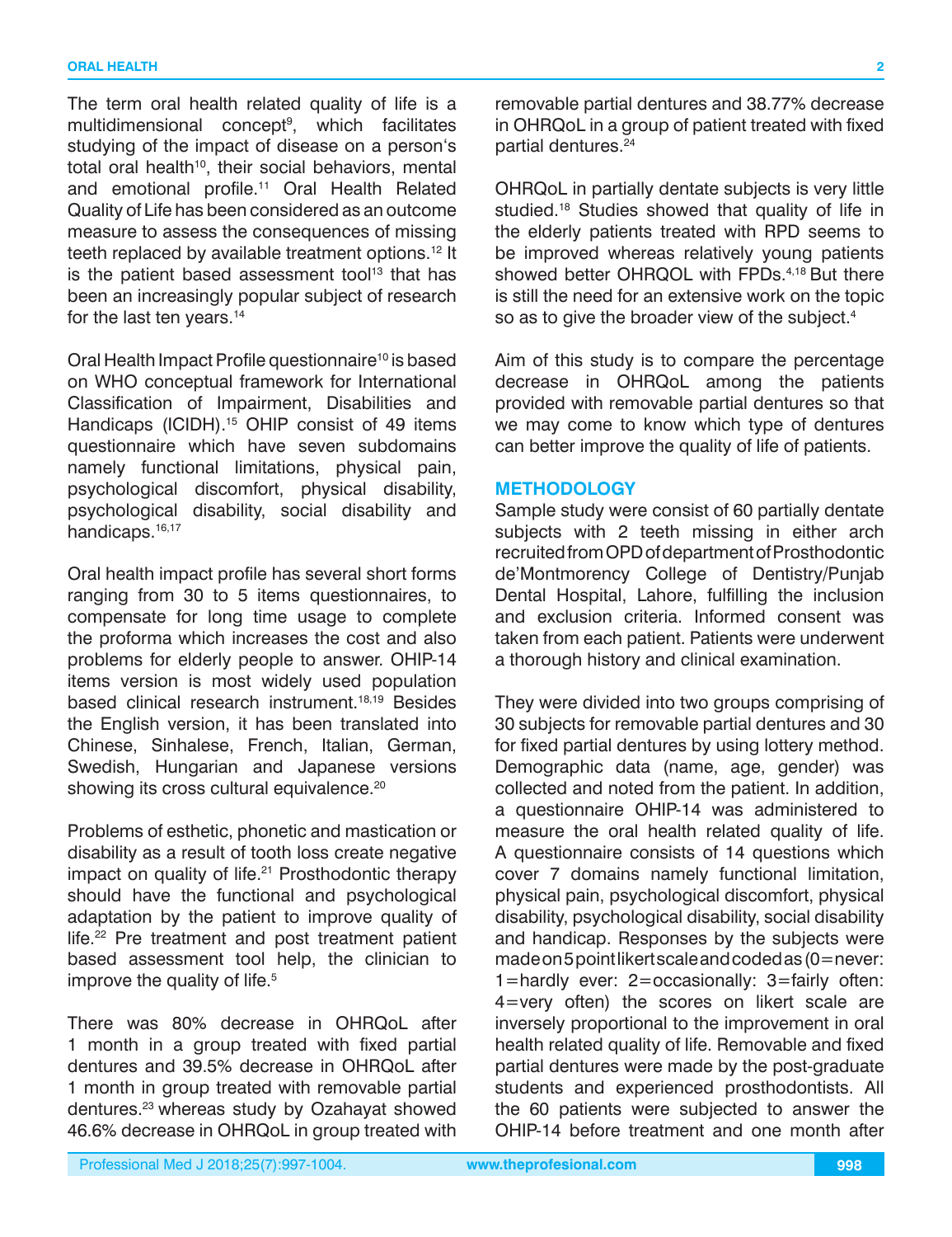the provision of prosthesis by researcher himself. The pre treatment scores and post treatment scores of oral health related quality of life were noted on pre-designed proforma (Attached).

SPSS software version 11 was used to analyze the data. The demographic variables (age, gender) were analyzed using Simple Descriptive Statistics. Age, pre-treatment OHRQoL and posttreatment OHRQoL scores were presented by calculating Mean + S.D .Gender was presented by as frequency and percentages. Mean posttreatment score was subtracted from mean pre-treatment score. Then this subtracted value divided by mean pre-treatment score and multiply with 100 and percentage decrease in OHRQoL score was calculated for both groups.

#### **RESULTS**

This study estimates the impact of conventional fixed partial denture and removable partial denture on OHRQoL by means of a subjective evaluation of responses of patient on questionnaire (OHIP-14). Intrasubject comparisons within-item were also made with the same questionnaire (OHIP-14) used before and one month after prosthetic treatment, that result in more complete information obtained after prosthetic treatment by keeping the same number of items.

There were total 60 cases with mean age of 33.05+6.55 years with minimum age of 25 year and maximum age of 50 years. The mean age of patients in removal denture group was 34.60+7.29years while the mean age of patients in fixed denture group was  $31.5 \pm 5.41$ years (Table-I).

In this study, there were total 33 (55%) males and 27 (45%) females. The male to female ratio was 1.2:1. There were 17 (56.7%) males randomized in removal denture group while 16 (53.3%) were randomized to fixed denture group. Among females, 13 (43.3%) were randomized to removal denture group while 14 (46.7%) were randomized to fixed denture group (Table-II).

Analysis showed that there was no difference in different age groups subjects regarding post treatment improvement in OHRQoL. Mean post treatment scores for all age groups was almost same with insignificant p-value (Table-III).

The mean score of all domains was 22.18+4.72 which was significantly reduced to 4.98+4.41  $(p-value = 0.000)$ . In removable denture score groups, the mean score was 20.80+5.12 which was significantly reduced to 7.73+3.79 (p-value  $= 0.000$ ). In fixed denture score groups, the mean score was 23.56+3.89 which was significantly reduced to  $2.23 + 3.08$  (p-value = 0.000). There was significant difference between both study groups. Fixed dentures showed more reduction in OHRQoL score among patients with partial dentations (Table-IV).

|                                                                                        |           | <b>Group of the patients</b> |                      |              |
|----------------------------------------------------------------------------------------|-----------|------------------------------|----------------------|--------------|
|                                                                                        |           | <b>Removable denture</b>     | <b>Fixed Denture</b> | <b>Total</b> |
|                                                                                        | N         | 30                           | 30                   | 60           |
|                                                                                        | Mean      | 34.60                        | 31.5                 | 33.05        |
| Age of the patients                                                                    | <b>SD</b> | 7.29                         | 5.41                 | 6.55         |
| (Years)                                                                                | Minimum   | 26                           | 25                   | 25           |
|                                                                                        | Maximum   | 50                           | 45                   | 50           |
|                                                                                        | Range     | 24                           | 20                   | 25           |
| Table-L Descriptive Statistics of age of patients (Vears) with respect to study groups |           |                              |                      |              |

**Table-I. Descriptive Statistics of age of patients (Years) with respect to study groups**

|                                                               |        | <b>Study Group</b>                        |            | <b>Total</b> |  |
|---------------------------------------------------------------|--------|-------------------------------------------|------------|--------------|--|
|                                                               |        | Removable denture<br><b>Fixed Denture</b> |            |              |  |
|                                                               | Male   | 17 (56.7%)                                | 16 (53.3%) | 33 (55%)     |  |
| Gender                                                        | Female | 13 (43.3%)                                | 14 (46.7%) | 27 (45%)     |  |
|                                                               | Total  | 30 (100%)                                 | 30 (100%)  | 60 (100%)    |  |
| Table-II. Gender of the patients with respect to study groups |        |                                           |            |              |  |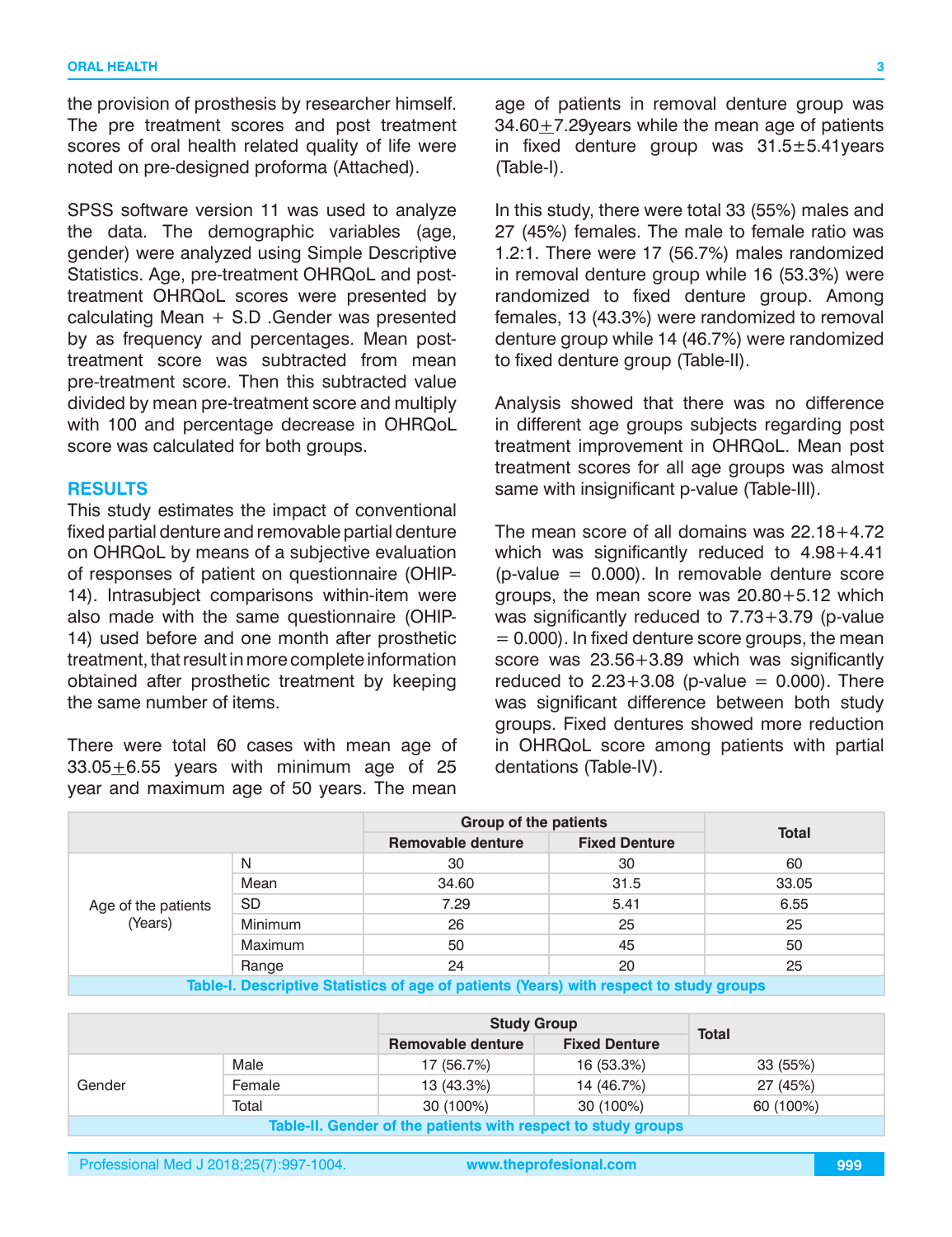| Age groups (years)                                                        | $30$    | $30 - 40$ | >40     | <b>Total</b> |  |  |
|---------------------------------------------------------------------------|---------|-----------|---------|--------------|--|--|
| N                                                                         | 30      | 17        | 13      | 60           |  |  |
| Mean                                                                      | 17.2333 | 18,0588   | 16.0000 | 17,2000      |  |  |
| Std. Deviation                                                            | 6.96139 | 6.75898   | 6.95222 | 6.82418      |  |  |
| Table-III. Mean change in scores with respect to age<br>$p-value = 0.721$ |         |           |         |              |  |  |

#### **DISSCUSSION**

This study estimated the impact of fixed partial denture and removable partial denture on OHRQoL by mean of an oral health impact profile questionnaire (OHIP-14).Studies by Biazevic et al<sup>27</sup>, John et al<sup>29</sup>, Ozahayat et al<sup>28</sup> have also used this questionnaire to assess the OHRQoL in patients with missing teeth. Comparisons of subject within-item were measured with the same scale (OHIP-14) used before and one month after provision of FPD and RPD treatments. That result in more complete information obtained after prosthetic treatment by keeping the same number of items, taking into account that short questionnaires are more effectively administered and receive a higher response rate.<sup>19</sup>

Present study showed no difference in different age groups regarding improvement in OHRQoL after the provision of FPD and RPD. There was equally improvement with insignificant difference in all age groups. Study by Javier Montero et al<sup>28</sup> also showed the same result, but Ozahayat<sup>24</sup> found a significant positive correlation between different age groups and improvement in OHRQoL.

Present study found that following treatment with RPD and FPD there was no gender difference regarding improvement in OHRQoL with either treatment. These results were consistent with Study by Ozhayat<sup>24</sup>, whereas study by Javier Montero et al<sup>122</sup> showed more improvement in male subjects than female.

In present study there was 62.84% reduction in OHRQoL score who were randomized in removable partial dentures while 90.53% reduction was observed in OHRQoL score who were randomized in fixed partial dentures. Result of this study showed that fixed partial dentures are more effective in improving quality of life of patients with partial dentations.

The mean baseline score of all patients was 22.18+4.72 which was significantly reduced to  $4.98+4.41$  (p-value = 0.000). In removable denture score groups, the mean baseline score was 20.80+5.12 which was significantly reduced to  $7.73+3.79$  (p-value = 0.000). In fixed denture score groups, the mean baseline score was 23.56+3.89 which was significantly reduced to  $2.23 + 3.08$  (p-value = 0.000). There was significant difference between both study groups. Fixed dentures showed more reduction in OHRQoL score than the patients with removable partial denture.

John23 et al found 80% decrease in OHRQoL score after 1 month, assessed in group treated with fixed partial dentures and 39.5% decrease in OHRQoL after 1 month in group treated with removable partial dentures. The pre-treatment summary score of 30 dropped to 6 units after one month of treatment with FPDs and for RPDs the pre-treatment summary score of 38 dropped 23 units after one month of treatment.

In accordance with present study another study by John et al<sup>26</sup> showed that patients receiving fixed partial denture had the lowest OHRQoL score. Tan K reported more than 90% of patients wearing FPD were satisfied with having missing teeth replaced by fixed partial dentures.<sup>31</sup>

In contrast to present study, Bohning et al<sup>29</sup> found that subject with removable partial dentures had slightly less impaired OHRQoL as compared with the subject with fixed partial dentures. Another study by Ozahayat EB<sup>24</sup> found higher improvement for the RPD group than the FPD group i.e. RPDs subjects showed more improvement than the FPDs participants.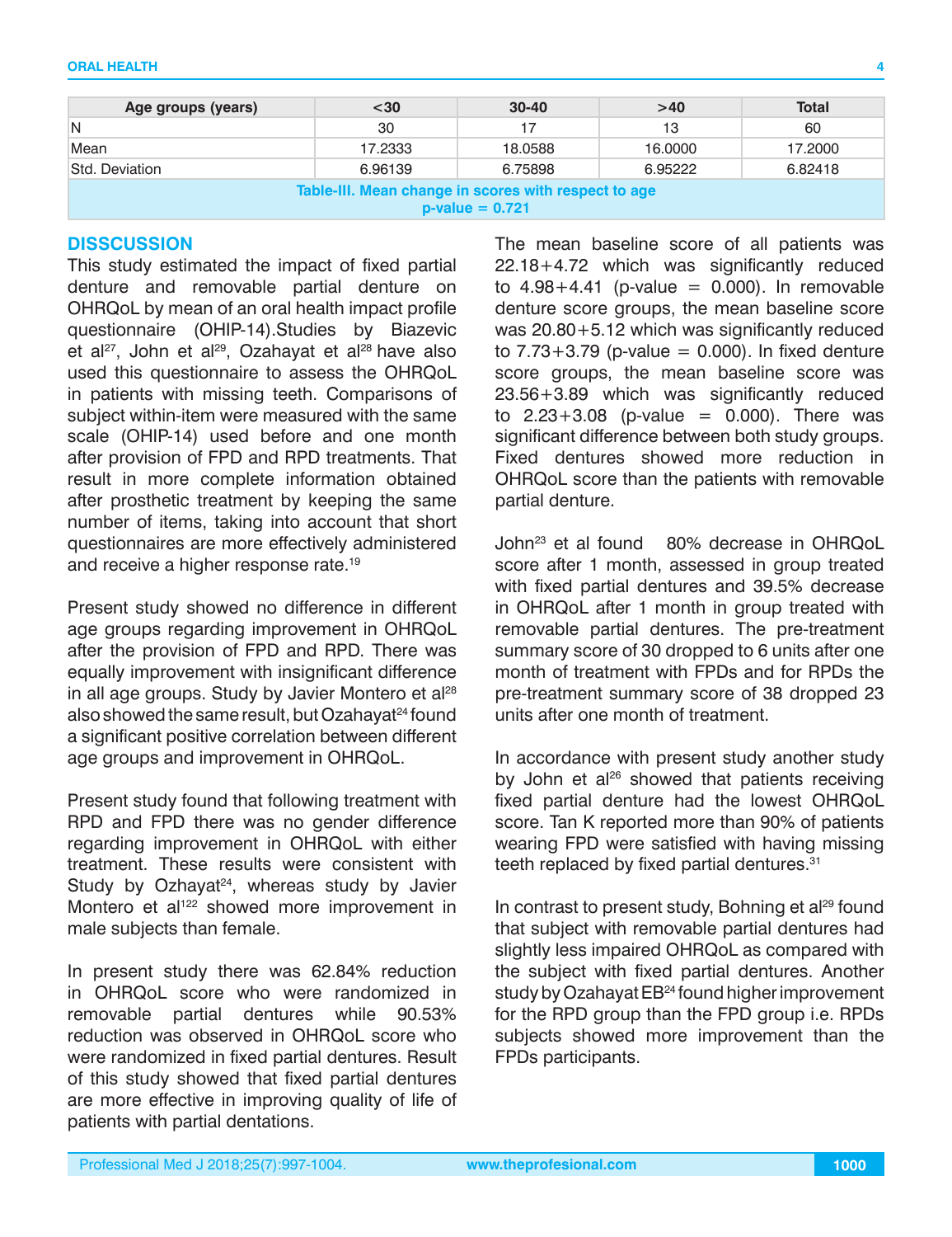| <b>QUESTIONS</b>                                                                                  | <b>Groups</b> |                               | <b>Never</b>            | <b>Hardly ever</b>     | <b>Occasionally</b>    | <b>Fairly</b><br><b>Often</b> | <b>Very</b><br>often |
|---------------------------------------------------------------------------------------------------|---------------|-------------------------------|-------------------------|------------------------|------------------------|-------------------------------|----------------------|
| 1. Have you had                                                                                   |               | <b>Before</b>                 | 13 (43.3%)              | $9(30.0\%)$            | 5(16.7%)               | 3(10%)                        | $0(0\%)$             |
| troublepronouncing any words                                                                      | <b>RPD</b>    | <b>After</b>                  | 16 (53.3%)              | 8 (26.7%)              | 6 (20%)                | $0(0\%)$                      | $0(0\%)$             |
| because of problems with your                                                                     |               | <b>Before</b>                 | 13(43.3 %)              | 6(20%)                 | 10 (33.3%)             | 1(3.3%)                       | $0(0\%)$             |
| teeth, mouth or dentures?                                                                         | <b>FPD</b>    | <b>After</b>                  | 27 (90%)                | 3(10%)                 | $0(0\%)$               | $0(0\%)$                      | $0(0\%)$             |
| 2. Have you had felt that your<br>sense of taste has worsened                                     | <b>RPD</b>    | <b>Before</b>                 | 15 (50%)                | 8(26.7%)               | 3(10%)                 | 4 (13.3%)                     | $0(0\%)$             |
|                                                                                                   |               | <b>After</b>                  | 22 (73.3%)              | 6(20%)                 | 2(6.7%)                | $0(0\%)$                      | $0(0\%)$             |
| because of problems with your                                                                     |               | <b>Before</b>                 | 14 (46.7%)              | 12 (40%)               | 4 (13.3%)              | $0(0\%)$                      | $0(0\%)$             |
| teeth, mouth or dentures?                                                                         | <b>FPD</b>    | <b>After</b>                  | 27 (90%)                | 2(6.7%)                | 1(3.3%)                | $0(0\%)$                      | $0(0\%)$             |
|                                                                                                   | <b>RPD</b>    | <b>Before</b>                 | 2(6.7%)                 | 10 (33.3%)             | 12 (40%)               | 4(13.3%)                      | $0(0\%)$             |
| 3. Have you had painful aching                                                                    |               | <b>After</b>                  | 12 (40%)                | 8(26.7%)               | 10 (33.3%)             | $0(0\%)$                      | $0(0\%)$             |
| in your mouth?                                                                                    | <b>FPD</b>    | <b>Before</b>                 | 2(6.7%)                 | 16 (53.3%)             | 8(26.7%)               | 4(13.3%)                      | $0(0\%)$             |
|                                                                                                   |               | <b>After</b>                  | 30 (100%)               | $0(0\%)$               | $0(0\%)$               | $0(0\%)$                      | $0(0\%)$             |
| 4. Have you found it                                                                              | <b>RPD</b>    | <b>Before</b>                 | 5(16.7%)                | 14 (46.7%)             | 8(26.7%)               | 3(10%)                        | $0(0\%)$             |
| uncomfortable to<br>eat any foods because of                                                      |               | <b>After</b>                  | 12 (40%)                | 8 (26.7%)              | 10 (33.3%)             | $0(0\%)$                      | $0(0\%)$             |
| problems with your teeth, mouth                                                                   | <b>FPD</b>    | <b>Before</b>                 | 4 (13.3%)               | 18 (60%)               | 6(20%)                 | 2(6.7%)                       | $0(0\%)$             |
| or dentures?                                                                                      |               | <b>After</b>                  | 30 (100%)               | $0(0\%)$               | $0(0\%)$               | $0(0\%)$                      | $0(0\%)$             |
| 5. Have you felt tense because                                                                    | <b>RPD</b>    | <b>Before</b>                 | 1(3.3%)                 | 6(20%)                 | 9(30%)                 | 12 (40%)                      | $0(0\%)$             |
| of problems with your teeth,                                                                      |               | <b>After</b>                  | 5(16.7%)                | 22 (73.3%)             | 2(6.7%)                | 1(3.3%)                       | $0(0\%)$             |
| mouth or dentures?                                                                                | <b>FPD</b>    | <b>Before</b>                 | 2(6.7%)                 | 12 (40%)               | 7 (23.3%)              | 9(30%)                        | $0(0\%)$             |
|                                                                                                   |               | <b>After</b>                  | 25 (83.3%)              | 4 (13.3%)              | 1(3.3%)                | $0(0\%)$                      | $0(0\%)$             |
| 6. Have you been self-conscious                                                                   | <b>RPD</b>    | <b>Before</b>                 | 1(3.3%)                 | 4(13.3%)               | 8(26.7%)               | 16 (53.3%)                    | 1(3.3%)              |
| because of your teeth, mouth or                                                                   |               | <b>After</b>                  | 2(6.7%)                 | 17 (56.7%)             | 17 (56.7%)             | 1(3.3%)                       | $0(0\%)$             |
| dentures?                                                                                         | <b>FPD</b>    | <b>Before</b><br><b>After</b> | $0(0\%)$<br>10 (33.3%)  | 2(6.7%)<br>19 (63.3%)  | 13 (43.3%)<br>$0(0\%)$ | 9(30%)<br>1(3.3%)             | 6(20%)<br>$0(0\%)$   |
|                                                                                                   |               | <b>Before</b>                 | $0(0\%)$                | 3(10%)                 | 14 (46.7%)             | 12 (40%)                      | 1(3.3%)              |
| 7.<br>Have<br>your<br>diet<br>been<br>of                                                          | <b>RPD</b>    | <b>After</b>                  | 11 (36.7%)              | 16 (53.3%)             | 3(10%)                 | $0(0\%)$                      | $0(0\%)$             |
| unsatisfactory<br>because<br>problems with your teeth, mouth<br>or dentures?                      |               | <b>Before</b>                 | $0(0\%)$                | 1(3.3%)                | 14 (40%)               | 11 (36.75)                    | 4 (13.3%)            |
|                                                                                                   | <b>FPD</b>    | <b>After</b>                  | 21 (70%)                | 7 (23.3%)              | 2(6.7%)                | $0(0\%)$                      | $0(0\%)$             |
| 8. Have you had to interrupt<br>meals because of problems with<br>your teeth, mouth or dentures?  | <b>RPD</b>    | <b>Before</b>                 | $0(0\%)$                | 8 (26.7%)              | 7 (23.3%)              | 15 (50%)                      | $0(0\%)$             |
|                                                                                                   |               | <b>After</b>                  | 6(20%)                  | 13 (43.3%)             | 11 (36.75)             | $0(0\%)$                      | $0(0\%)$             |
|                                                                                                   | <b>FPD</b>    | <b>Before</b>                 | $3(10\%)$               | 7(23.3%)               | 12 (40%)               | 7(23.3%)                      | 1(3.3%)              |
|                                                                                                   |               | <b>After</b>                  | 27 (90%)                | 2(6.7%)                | 1(3.3%)                | $0(0\%)$                      | $0(0\%)$             |
|                                                                                                   | <b>RPD</b>    | <b>Before</b>                 | 3(10%)                  | 9(30%)                 | 14 (46.7%)             | 4(13.3%)                      | $0(0\%)$             |
| 9. Have you found it difficult to<br>relax because of problems with                               |               | <b>After</b>                  | 22 (73.3%)              | 5(16.7%)               | 3(3.3%)                | $0(0\%)$                      | $0(0\%)$             |
| your teeth, mouth or dentures?                                                                    | <b>FPD</b>    | <b>Before</b>                 | $0(0\%)$                | 4(13.3%)               | 12 (40%)               | 13 (43.3%)                    | 1(3.3%)              |
|                                                                                                   |               | <b>After</b>                  | 27 (90%)                | 3(10%)                 | $0(0\%)$               | $0(0\%)$                      | $0(0\%)$             |
| 10. Have you been a<br>bit                                                                        | <b>RPD</b>    | <b>Before</b>                 | 14 (46.7%)              | 6(20%)                 | 3(10%)                 | 7(23.3%)                      | $0(0\%)$             |
| embarrassed<br>because<br>of                                                                      |               | <b>After</b>                  | 7 (23.3%)               | 8(26.7%)               | 3(10%)                 | 7(23.3%)                      | 5(16.7%)             |
| problems with your teeth, mouth<br>or dentures?                                                   | <b>FPD</b>    | <b>Before</b>                 | 25 (83.3%)              | 5(16.7%)               | $0(0\%)$               | $0(0\%)$                      | $0(0\%)$             |
|                                                                                                   |               | <b>After</b>                  | 30 (100%)               | $0(0\%)$               | $0(0\%)$               | $0(0\%)$                      | $0(0\%)$             |
| 11. Have you been bit irritable                                                                   | <b>RPD</b>    | <b>Before</b>                 | 23 (76.7%)              | 6(20%)                 | 1(3.3%)                | $0(0\%)$                      | $0(0\%)$             |
| with other people because of<br>problems with your teeth, mouth                                   |               | After<br><b>Before</b>        | 30 (100%)<br>16 (53.3%) | $0(0\%)$<br>11 (36.75) | $0(0\%)$<br>3(10%)     | $0(0\%)$<br>$0(0\%)$          | $0(0\%)$<br>$0(0\%)$ |
| or dentures?                                                                                      | <b>FPD</b>    | <b>After</b>                  | 30 (100%)               | $0(0\%)$               | $0(0\%)$               | $0(0\%)$                      | $0(0\%)$             |
|                                                                                                   |               | <b>Before</b>                 | 10 (33.3%)              | 11 (36.7%)             | 8 (26.75)              | 1(3.3%)                       | $0(0\%)$             |
| 12. Have you had difficulty<br>doing your usual job because of<br>problems with your teeth, mouth | <b>RPD</b>    | After                         | 19 (63.3%)              | 8(26.7%)               | 23 (10%)               | $0(0\%)$                      | $0(0\%)$             |
|                                                                                                   |               | <b>Before</b>                 | $0(0\%)$                | $0(0\%)$               | 22 (73.3%)             | 8(26.7%)                      | $0(0\%)$             |
| or dentures?                                                                                      | <b>FPD</b>    | <b>After</b>                  | 26 (86.7%)              | 3(10%)                 | 1(3.3%)                | $0(0\%)$                      | $0(0\%)$             |
|                                                                                                   | <b>RPD</b>    | <b>Before</b>                 | 22 (73.3%)              | 4 (13.3%)              | 2(6.7%)                | 1(3.3%)                       | 1(3.3%)              |
| 13. Have you felt that life in<br>general was less satisfying                                     |               | After                         | 27 (90%)                | 3(10%)                 | $0(0\%)$               | $0(0\%)$                      | $0(0\%)$             |
| because of problems with your                                                                     |               | <b>Before</b>                 | 12 (40%)                | 10 (33.3%)             | 7 (23.3%)              | 1(3.3%)                       | $0(0\%)$             |
| teeth, mouth or dentures after?                                                                   | <b>FPD</b>    | After                         | 30 (100%)               | $0(0\%)$               | $0(0\%)$               | $0(0\%)$                      | $0(0\%)$             |
| 14. Have you been totally                                                                         | <b>RPD</b>    | <b>Before</b>                 | 25 (83.3%)              | 4(13.3%)               | 1(3.3%)                | $0(0\%)$                      | $0(0\%)$             |
| unable to function because of                                                                     |               | <b>After</b>                  | 30 (100%)               | $0(0\%)$               | $0(0\%)$               | $0(0\%)$                      | $0(0\%)$             |
| problems with your teeth, mouth<br>or dentures before?                                            | <b>FPD</b>    | <b>Before</b>                 | 27 (90%)                | $3(10\%)$              | $0(0\%)$               | $0(0\%)$                      | $0(0\%)$             |
|                                                                                                   |               | After                         | 30 (100%)               | $0(0\%)$               | $0(0\%)$               | $0(0\%)$                      | $0(0\%)$             |

**Table-IV. Comparison of mean pre-treatment and post-treatment scores in both study groups (Note: Row wise Independent sample t-test was applied, Column wise paired sample t-test was applied)**

Professional Med J 2018;25(7):997-1004. **www.theprofesional.com**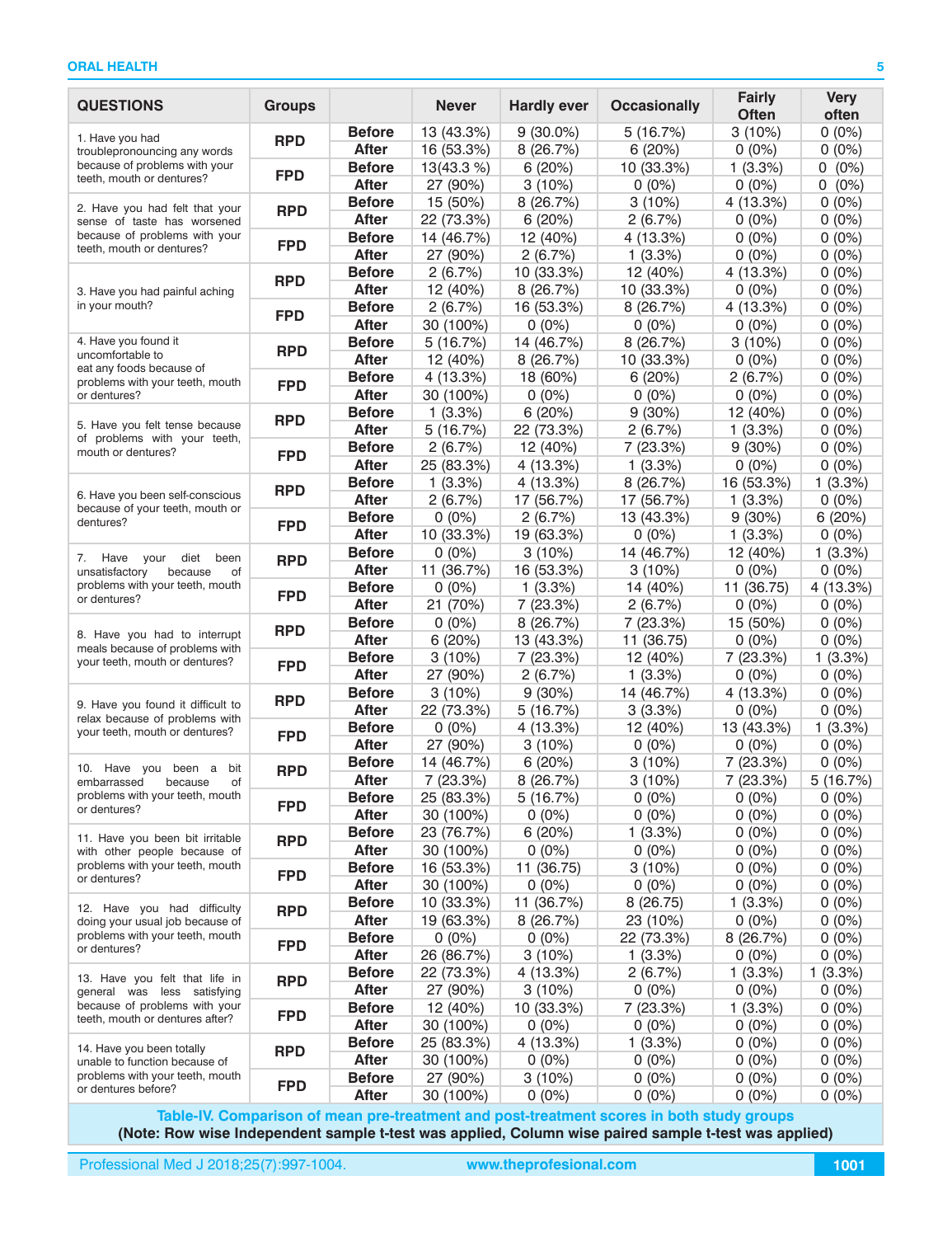Ozahayat showed 46.6% decrease in OHRQoL score in group treated with removable partial dentures and 38.77% decrease in OHRQoL score in a group of patient treated with fixed partial dentures. The mean baseline OHIP score of 49 dropped to 30 after one month of treatment with fixed partial dentures and pretreatment score of 75 dropped to 40 after one month of treatment with removable partial denture.<sup>24</sup>

Recent study by Montero J et al<sup>28</sup> also reported that patients receiving RPDs perceived significantly more improvements in OHRQoL than those treated with FPDs.

These finding are in contrast to present study which may be due to different in patient selection criteria for other studies and differences in patient population and sampling variability.

Comparison of OHRQoL data for patients with fixed partial dentures and removable partial dentures have not been reported yet in Pakistani population so there is no previous study for comparison in this population. Population based survey in Germany had demonstrated more satisfied subjects wearing FPDs than RPDs.<sup>23</sup>

Present study measures the post treatment OHIP scores after one month. It was expected that one month after treatment, conventional prostheses allow patients to reach the level of satisfaction. OHIP score rapidly improved initially which is consistent with literature.<sup>6</sup>Large difference was observed between the FPDs and RPDs at pre and post treatment score which was expected. Post treatment decrease in OHRQoL score showed more improvement in fixed partial dentures patients.

After receiving removable partial denture treatments pain and physical discomfort were the negative issues. Patients with FPD were more comfortable than RPD, which is supported by study by Javier Montero.<sup>28</sup> Prosthodontic rehabilitation performed significant differences with regard to satisfactory in eating, as chewing was the expected items to change positively, FPDs seemed to facilitate eating the most.<sup>24,28</sup>

FPD candidates showed the least psychological discomfort than do those candidates for removable prostheses who reported significantly higher OHIP scores. This study has demonstrated that subjects requiring FPDs had comparably lower impact on the functional limitation domain than did RPDs candidates. Moreover, patients requiring RPDs were more physically and socially impaired than FPDs candidates. FPDs were significantly more comfortable than RPDs at followup; these findings are consistent with the literature.<sup>24,28</sup>

Mostly RPDs patients experienced worsening conditions after prosthetic treatment, mainly in comfort (26.5%) and chewing ability  $(20.6\%)^{28}$ , as these patients were first time new removable denture wearers who had not yet become familiar with their prostheses. Some authors have reported similar results among recently rehabilitated patients.<sup>23,25,30</sup>

#### **CONCLUSION**

Oral health related quality of life improved after receiving conventional removable and fixed partial denture treatments. These treatments reduced the problems like esthetic, phonetic and mastication reported before treatment. Subjects with fixed partial denture showed marked percentage decrease in score of OHRQoL; suggest that FPD influenced their social, psychological, physical and functional status in a more positive way as compared to the subjects treated with RPD. **Copyright© 15 Mar, 2018.**

#### **REFERENCES**

- 1. Bragger U, Aeschlimann S, Burgin W, Hammerle CH, Lang NP. **Biological and technical complications and failures with fixed partial dentures (FPD) on implants and teeth after four to five years of function.**  Clin Oral Implants Res. 2001; 12:26-34
- 2. Morgan C, Howe L. **The restorative management of hypodontia with implants: 1. Overview of alternative treatment options.** Dent Update 2003; 30:562-8.
- 3. Inuki M, Baba K, John MT, Igarashi Y. **Does Removable Partial Denture Quality Affect Individual's Oral Health.** Dent Res 2008; 87:736-9.
- 4. Idrees N, Ghani F. **Demands, Needs, Expectation, Pattern and reasons among patients for treatment**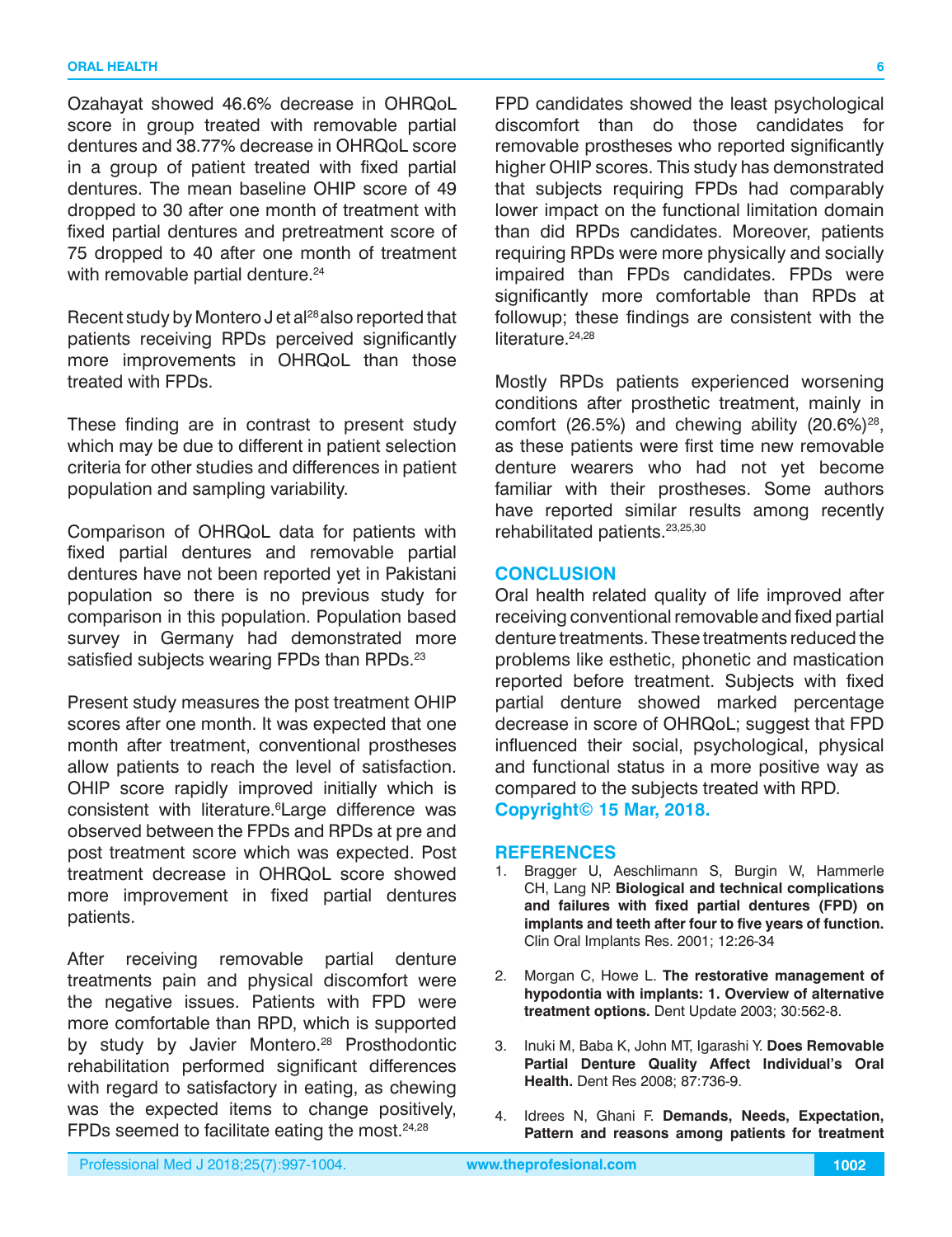**with fixed dental prostheses.** Postgrad Med Inst 2008; 22:313-9.

- 5. Hassel JA, Rolko C, Grossman CAC, Ohlmann B, Rammelsberg P. **Correlations between self ratings of denture function and Oral Health –Related Quality of Life in different age groups.** Int J Prosthodont 2007; 20:242-4.
- 6. Leung KCM, Pow EHN. **Oral rehabilitation with removable partial dentures in advanced tooth loss situations.** Hong Kong Dental Journal 2009; 6:39-45.
- 7. Szentpetery A, John M, Slade GD, Setz GM. **Problems reported by patients before and after prosthodontic treatment.** Int J Prosthodont 2005; 18:124–31.
- 8. John MT, Hujoel PP, Miglioretti DL, Leresche L, Koepsell TD, Michaelis W. **Dimensions of oral health related quality of life.** J Dent Res 2004; 83:956–60.
- 9. Mehl C, Kern M, Freitag-Wolf S, Stat D, Wolfart M, Brunzel S, Wolfart S. **Does the Oral Health Impact Profile Questionaire Measure Dental Appearance?** Int J Prosthodont 2009; 22:87-93.
- 10. Bekes K, John MT, Schaller HG, Hirsch C. **OHRQoL in patient seeking care for dentine sensitivity.** J of Oral Rehabil. 2009; 36:45-51.
- 11. Wong ATY, Mcmillian AS, McGrath C. **Oral Health Related Quality of Life and severe hypodontia.** J Oral Rehabil 2006; 33:869-83.
- 12. Butt A. **Oral Health related Quality of Life in complete denture patients [Dissertation] Karachi.** Coll Physicians Surg Pak 2007.
- 13. Gift HC, Aitchison KA. **Oral health, health and health related quality of life.** Med Care 1995; 33:5 –77.
- 14. Walter MH, Woronul JI, Tan KH, Lenz U, Koch R, Boening WK, Pinchbeck JY. **Oral health related quality of life and its association with sociodemographic and clinical findings in 3 northern outreach clinics.** JCDA 2007; 73:153-153e.
- 15. Allen PF. **Assessment of oral health related quality of life.** Health Quality of Life Outcomes 2003; 1:40-8.
- 16. Peterson PE. **The world oral health report 2003. Continuous improvement of oral health in the 21st century. The approach of the WHO Global oral health programme.** Comm Dent Oral Epidemiol 2003; 56:863–72.
- 17. Allen PF, McMillan AS. **A longitudinal study of quality of life outcomes in older adults requesting implant prosthesis and complete removable dentures.** Clinical Oral Implant Research 2003; 14:173–9.
- 18. Baba K, Inukai M, John MT. **Feasibility of oral health related quality of life assessment in Prosthodontic patients using abbreviated Oral Health Impact Profile questionnaires.** J Oral Rehabil 2008; 35:224-8.
- 19. Slade GD. **Derivation and validation of a short form of OHIP.** Comm Dent Oral Epidemiol 1997; 25:284–90.
- 20. Montero-Martin J, Bravo-Perez M, Albaladejo-Martinez A. **Validation of Oral Health Impact Profile (OHIP-14sp) for adults in spain.** J Clin Exp Dent 2009; 1:e1-7.
- 21. Steele JG, Sanders AE, Slade GD, Allen PF, Lahti S, Nuttall N et al. **How do age and tooth loss affect oral health impacts and quality of life? A study comparing two national samples.** Community Dent Oral Epidemiol 2004; 32:107-14.
- 22. Ozahayat EB, Stoltze K, Elverdam B, Owall B. **A method for assessment of QOL in relation to prosthodontics. Partial edentulism and removable partial denture.** J Oral Rehabil 2007; 34:336–44.
- 23. John TM, Slade GD, Szentpetery A. **OHRQoL in patients treated with fixed, removable and complete dentures 1 month and 6 to 12 month after treatment.** Int J Prosthodont 2004; 17:503-11.
- 24. Ozahayat EB & Gotfredsen K. **Effect of treatment with fixed and removable dental prostheses. An oral health-related quality of life study.** Journal of Oral Rehabilitation. 2012; 39:28–36.
- 25. Ellis JS, Pelekis ND, Thomason JM. **Conventional rehabilitation of edentulous patients: the impact on OHRQoL and patient satisfaction.** J Prosthodont 2007; 16:37-42.
- 26. John MT, LeResche L, Koepsell TD, Hujoel P, Miglioretti DL, Micheelis W. **Oral health-related quality of life in Germany.** Eur J Oral Sci 2003; 111:483-91.
- 27. Waas MA. **The influence of clinical variables on patients' satisfaction with complete dentures.** J of Prosthet Dent 1990; 63:307–10.
- 28. Allen PF, McMillan AS, Locker D. **An assessment of the responsiveness of oral health impact profile in a clinical trial.** Commun Dent Oral Epidemiol 2001; 29:175–82.
- 29. Biazevic MGH, Michel-Crosato E, Iagher F, Pooter CE, Correa SL, Grasel CE**. Impact of oral health on quality of life among the elderly population of Joacaba, Santa Catarina, Brazil.** Braz Oral Res 2004; 18:85-91.
- 30. Tan K, Li AZ, Chan ES. **Patient satisfaction with fixed partial dentures: a 5-year retrospective study.** Singapore Dent J. 2005; 27:23-9.